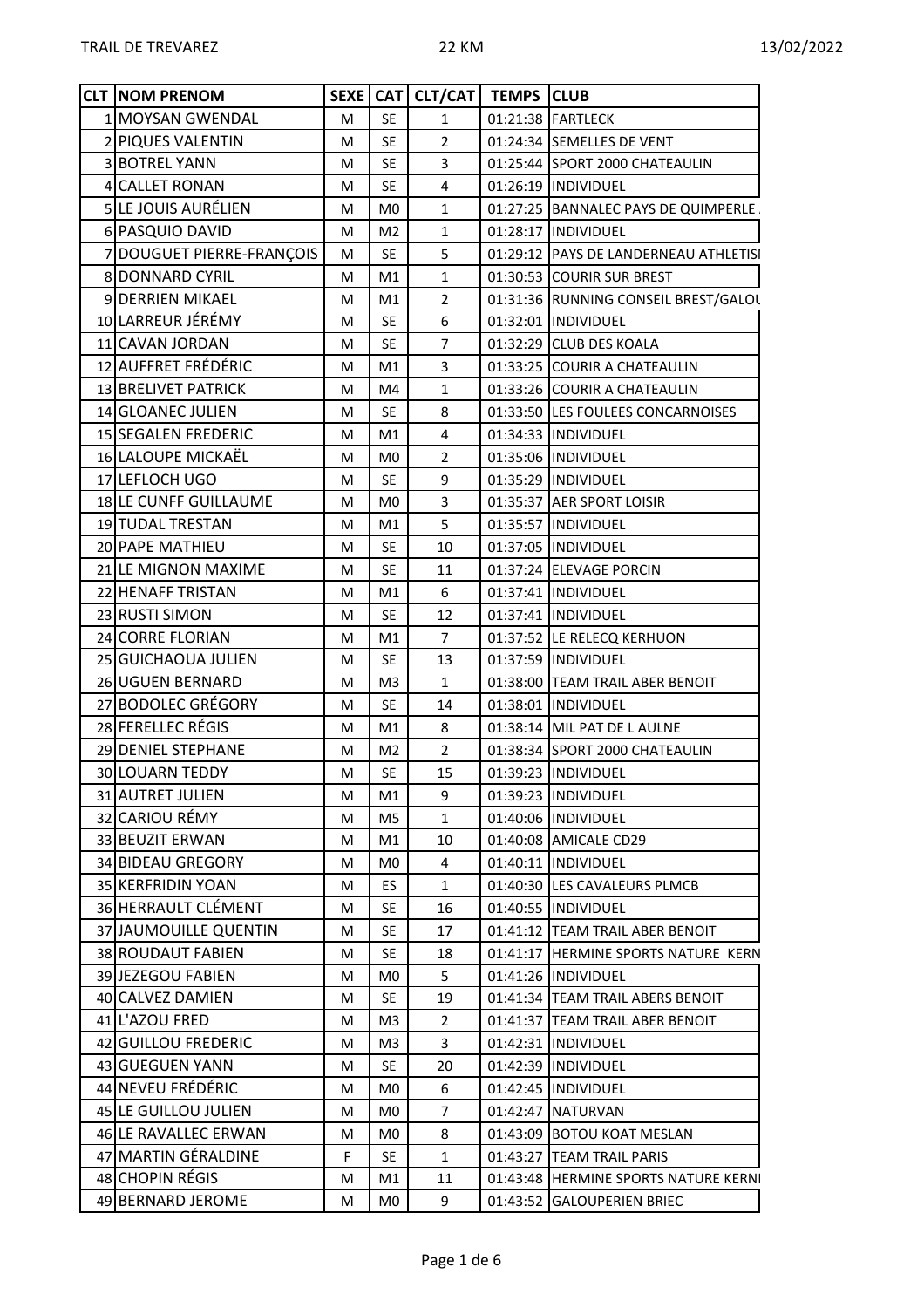| <b>CLT NOM PRENOM</b> |   |                | SEXE   CAT   CLT/CAT | <b>TEMPS CLUB</b> |                                       |
|-----------------------|---|----------------|----------------------|-------------------|---------------------------------------|
| 50 BERNARD GERVAIS    | M | <b>SE</b>      | 21                   |                   | 01:43:59 SNA FOUESNANT                |
| 51 KERSAUDY ERWAN     | М | <b>SE</b>      | 22                   |                   | 01:44:04 INDIVIDUEL                   |
| 52 GUYOMAR MAXIME     | M | <b>SE</b>      | 23                   |                   | 01:44:30  INDIVIDUEL                  |
| 53 LE DEZ JULIEN      | м | M1             | 12                   |                   | 01:44:32 ROSPORDEN OXYGENE            |
| 54 SALAUN DAVID       | м | M1             | 13                   |                   | 01:44:34 MILPAT DE L AULNE            |
| 55 MORVAN AURÉLIEN    | М | M1             | 14                   |                   | 01:44:41 SEMELLES DOUARNENISTES       |
| 56 JAN ERIC           | М | M4             | $\overline{2}$       |                   | 01:44:53  LE CRANN DEFI               |
| 57 CARRER JEAN PAUL   | M | M3             | 4                    |                   | 01:45:02 LE KLAT.KEMPER               |
| 58 PERU ERIC          | М | M4             | 3                    |                   | 01:45:55 FOULEES CONCARNOISES         |
| 59 LALLOUR TOM        | М | <b>SE</b>      | 24                   |                   | 01:46:08 TEAM CA CARHAIX              |
| 60 LE MOIGNE OLIVIER  | м | M <sub>3</sub> | 5                    |                   | 01:46:11 GOURIN TRIATHLON             |
| 61 LETTY CATHERINE    | F | M <sub>2</sub> | $\mathbf{1}$         |                   | 01:46:12 COURIR A CORAY               |
| 62 COZIEN STÉPHANE    | М | M <sub>0</sub> | 10                   |                   | 01:46:28 QUIMPER FOOTING LOISIRS      |
| 63 BRELIVET DAMIEN    | M | M1             | 15                   | 01:46:40 ASCHAR   |                                       |
| 64 MARGUET FLORENT    | M | M1             | 16                   |                   | 01:47:04  INDIVIDUEL                  |
| 65 LORANT SIMON       | M | <b>SE</b>      | 25                   |                   | 01:47:20  INDIVIDUEL                  |
| 66 CAER JEAN-BAPTISTE | М | <b>SE</b>      | 26                   |                   | 01:47:28 LA ROCHE SPORTS NATURE       |
| 67 BODILIS RONAN      | м | M <sub>2</sub> | 3                    |                   | 01:47:29 INDIVIDUEL                   |
| 68 HERRY STEVEN       | М | M <sub>0</sub> | 11                   |                   | 01:47:29  INDIVIDUEL                  |
| 69 COSTIOU KÉVIN      | M | <b>SE</b>      | 27                   |                   | 01:47:40  INDIVIDUEL                  |
| 70 VIC CLÉMENT        | М | <b>SE</b>      | 28                   |                   | 01:47:43 LACTIK CONNEXION             |
| 71 HENNEBAUT BRENDAN  | M | <b>SE</b>      | 29                   |                   | 01:47:45 CLUB DES BLES D OR           |
| 72 KERAEN JÉRÉMY      | M | <b>SE</b>      | 30                   |                   | 01:47:47 SNA FOUESNANT                |
| 73 CHIQUET CAROLE     | F | M <sub>0</sub> | 1                    |                   | 01:48:31  INDIVIDUEL                  |
| 74 MUROS JOSE         | M | M1             | 17                   |                   | 01:48:58 LECLERC LARMOR PLAGE SPORT   |
| 75 GONTHIER ERIC      | М | M3             | 6                    |                   | 01:49:11   LA ROCHE SPORTS NATURE     |
| 76 STRULLU ALAN       | M | M1             | 18                   |                   | 01:49:14  INDIVIDUEL                  |
| 77 COTTON CÉDRIC      | М | M <sub>0</sub> | 12                   | 01:49:14 LE KLAT  |                                       |
| 78 LE LONS ARNAUD     | М | M3             | $\overline{7}$       |                   | 01:49:50  INDIVIDUEL                  |
| 79 LE GAL CEDRIC      | M | M <sub>0</sub> | 13                   |                   | 01:49:56  INDIVIDUEL                  |
| 80 TREMEAC MICHAEL    | M | M <sub>3</sub> | 8                    |                   | 01:49:58 TEAM TRAIL ABER BENOIT       |
| 81 MORVAN YVES-LOUIS  | M | ES             | $\overline{2}$       |                   | 01:49:59 ENTENTE ANGEVINE ATHLETISME  |
| 82 COENT BAPTISTE     | M | <b>SE</b>      | 31                   |                   | 01:50:14 ATHLETIQUE CLUB DE CARHAIX   |
| 83 BENARD HELENE      | F | M1             | $\mathbf{1}$         |                   | 01:50:15 PLUGUFFAN FOOTING            |
| 84 PENNORS FRANCK     | м | M4             | 4                    |                   | 01:50:18 S/L CA MORLAIX               |
| 85 GUYOMAR BENJAMIN   | М | <b>SE</b>      | 32                   |                   | 01:50:20 LES FOULEES MELLACOISES      |
| 86 LE DU PATRICK      | М | M4             | 5                    |                   | 01:50:57 COURIR A CORAY               |
| 87 LE FLOCH JÉRÔME    | М | M1             | 19                   |                   | 01:51:23  INDIVIDUEL                  |
| 88 MORVAN MICHEL      | M | M <sub>2</sub> | 4                    |                   | 01:51:37 LES MICHOUS / ELAN DU PORZAY |
| 89 BODROS PATRICK     | м | M2             | 5                    |                   | 01:51:50 BREIZH SPORT AVENTURE        |
| 90 JONCOUR YANN       | M | M1             | 20                   |                   | 01:51:50  INDIVIDUEL                  |
| 91 NADAN YANNICK      | м | M4             | 6                    |                   | 01:51:54 ROSPORDEN OXYGENE            |
| 92 THOUELIN GUIREG    | M | <b>SE</b>      | 33                   |                   | 01:51:56  INDIVIDUEL                  |
| 93 HASCOET CAMILLE    | F | <b>SE</b>      | $\overline{2}$       |                   | 01:52:02 ELAN DU PORZAY               |
| 94 ROMAIN CYRIL       | М | M2             | 6                    |                   | 01:52:06 LES COUREURS PRES SEES       |
| 95 LUCAS DAMIEN       | M | M <sub>0</sub> | 14                   |                   | 01:52:06 ELAN DU PORZAY               |
| 96 MOREL YANN         | М | M1             | 21                   |                   | 01:52:13 MELGVEN AVEN TRAIL           |
| 97 FITAMANT MATHIEU   | М | M <sub>0</sub> | 15                   |                   | 01:52:13  INDIVIDUEL                  |
| 98 PENSIVY ADRIEN     | M | <b>SE</b>      | 34                   |                   | 01:53:01  INDIVIDUEL                  |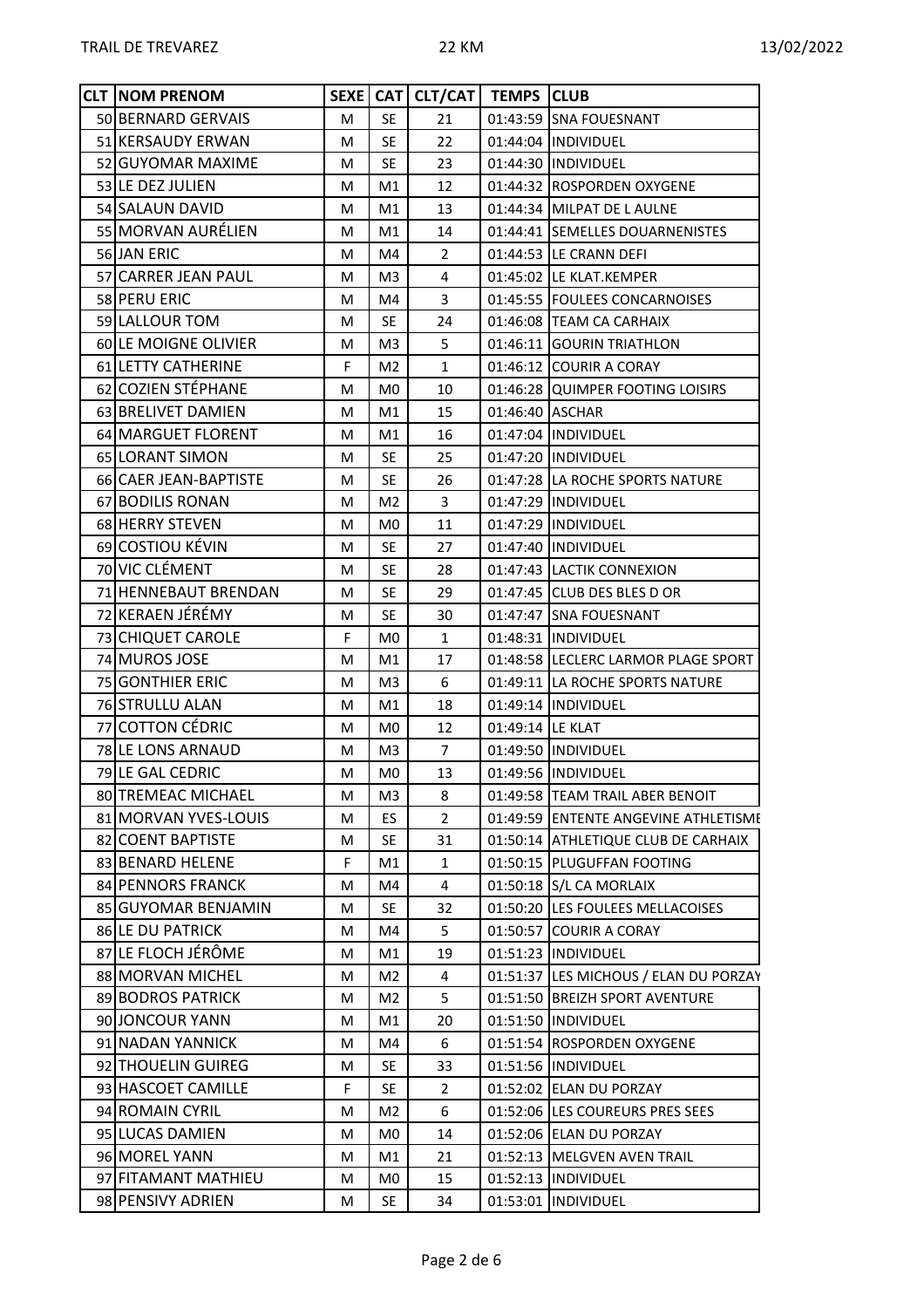| <b>CLT NOM PRENOM</b>      |   |                | SEXE CAT CLT/CAT   TEMPS CLUB |          |                                       |
|----------------------------|---|----------------|-------------------------------|----------|---------------------------------------|
| 99 QUEAU AURÉLIEN          | M | M1             | 22                            |          | 01:53:06  INDIVIDUEL                  |
| 100 LE QUERNEC FREDERIC    | M | M <sub>2</sub> | $\overline{7}$                |          | 01:53:32 INDIVIDUEL                   |
| 101 LE GUILLOU LUDOVIC     | М | <b>SE</b>      | 35                            |          | 01:53:42  INDIVIDUEL                  |
| 102 LE GUILLOU JEAN YVES   | M | M <sub>5</sub> | $\overline{2}$                |          | 01:53:50  INDIVIDUEL                  |
| 103 ABIVEN YANN            | М | M2             | 8                             |          | 01:53:50 MELGVEN AVEN TRAIL           |
| 104 MOULIN PATRICK         | М | M1             | 23                            |          | 01:53:50  INDIVIDUEL                  |
| 105 KERDELHUE LÉA          | F | SE             | 3                             |          | 01:54:11 BREST TRIATHLON              |
| 106 KERLEROUX MATTHIEU     | М | M2             | 9                             |          | 01:54:11 LES SWIMRUNNERS DU FAR OUE!  |
| 107 EVEN PIERRE            | M | M1             | 24                            |          | 01:54:11 ILES SWIMRUNNERS DU FAR OUE! |
| 108 LESVEN RONAN           | М | M3             | 9                             |          | 01:54:11 LES SWIMRUNNERS DU FAR OUE!  |
| 109 MARCHAND GWENAEL       | M | M1             | 25                            |          | 01:54:13 QUIMPER TRIATHLON            |
| 110 L'HENORET THOMAS       | М | M <sub>0</sub> | 16                            |          | 01:54:16 INDIVIDUEL                   |
| 111 CALVARIN ALEXANDRE     | M | M1             | 26                            |          | 01:54:18  INDIVIDUEL                  |
| 112 POULIQUEN ALAIN        | M | M <sub>5</sub> | 3                             |          | 01:54:39 S.N.A. FOUESNANT             |
| 113 DESBRUYERES DAMIEN     | M | M0             | 17                            |          | 01:54:42  INDIVIDUEL                  |
| 114 PRAT JEAN-ANDRÉ        | M | M <sub>2</sub> | 10                            |          | 01:55:05  INDIVIDUEL                  |
| 115 CHAPALAIN CHRISTOPHE   | М | M2             | 11                            |          | 01:55:05 LA TEAM DU 84                |
| 116 JEANNES CHRISTOPHE     | M | M4             | $\overline{7}$                |          | 01:55:05  INDIVIDUEL                  |
| 117 BELLEC RICHARD         | М | M3             | 10                            |          | 01:55:13 INDIVIDUEL                   |
| 118 LE PAGE FLORENT        | M | M1             | 27                            |          | 01:55:13 MIL PAT DE L AULNE           |
| 119 LEON JEAN-ETIENNE      | M | <b>SE</b>      | 36                            |          | 01:55:13 INDIVIDUEL                   |
| 120 MARZIN BRUNO           | М | M <sub>3</sub> | 11                            |          | 01:55:32 REDERIEN CAP SIZUN           |
| 121 MAO NICOLAS            | M | <b>SE</b>      | 37                            |          | 01:55:40  INDIVIDUEL                  |
| 122 EMIG PHILIPPE          | М | M4             | 8                             |          | 01:55:40 QUIMPER FOOTING LOISIRS      |
| 123 DE CADENET BENOIT      | M | M <sub>3</sub> | 12                            |          | 01:55:40   DEFI MATTHIEU CRAFF        |
| 124 NICOLAS YVINOU NICOLAS | M | M0.            | 18                            |          | 01:55:40 INDIVIDUEL                   |
| 125 DIQUELOU LAURENT       | M | M1             | 28                            |          | 01:55:43  INDIVIDUEL                  |
| 126 BLIN CORENTIN          | M | SE             | 38                            |          | 01:55:43  INDIVIDUEL                  |
| 127 GAIFFAS ALAIN          | М | M1             | 29                            |          | 01:55:49 REDERIEN CAP SIZUN           |
| 128 LE GROS STEPHANE       | М | M <sub>2</sub> | 12                            |          | 01:55:54 QUIMPER FOOTING LOISIRS      |
| 129 FLOCH JOHAN            | М | M1             | 30                            |          | 01:55:54 NATURVAN                     |
| 130 CHOQUET JEROME         | M | M <sub>2</sub> | 13                            |          | 01:56:03 LES CAVALEURS PLMCB BREST    |
| 131 LAVANANT ARNAUD        | M | M1             | 31                            |          | 01:56:03 BREST GOELOPEURS             |
| 132 FLOCHLAY GÉRARD        | M | M3             | 13                            | 01:56:35 | <b>COURIR A POULDREUZIC</b>           |
| 133 BIRIEN JORDAN          | M | M <sub>0</sub> | 19                            |          | 01:56:47 LES PHACOCHERES DE GARENNES  |
| 134 CADIOU HERVÉ           | M | M2             | 14                            |          | 01:57:15   NATURVAN                   |
| 135 ANSQUER DAMIEN         | M | SE             | 39                            |          | 01:57:16 QUIMPER FOOTING LOISIRS      |
| 136 COAT BASTIEN           | M | <b>SE</b>      | 40                            |          | 01:57:18  INDIVIDUEL                  |
| 137 CHAMPANDARD JESSICA    | F | M1             | $\overline{2}$                |          | 01:57:18  INDIVIDUEL                  |
| 138 POUGET ARTHUR          | M | ES.            | 3                             |          | 01:57:25  INDIVIDUEL                  |
| 139 LE GLEUT ADRIEN        | M | <b>SE</b>      | 41                            |          | 01:57:46  INDIVIDUEL                  |
| 140 GARZUEL YANN           | M | M1             | 32                            |          | 01:57:56 QUIMPER TRIATHLON            |
| 141 DE PENANROS AXEL       | M | M <sub>5</sub> | 4                             |          | 01:58:08 LES JOGGEURS DU BEFFROI      |
| 142 RANNOU LAURENT         | M | M1             | 33                            | 01:58:24 | TREC                                  |
| 143 ROUSSEL NICOLAS        | M | M1             | 34                            | 01:58:47 | INDIVIDUEL                            |
| 144 LE JEUNE SAMUEL        | M | M <sub>0</sub> | 20                            |          | 01:58:48  INDIVIDUEL                  |
| 145 CUSSIGH AURÉLIEN       | M | M1             | 35                            |          | 01:58:52  INDIVIDUEL                  |
| 146 STEPHAN CHRISTOPHE     | M | M <sub>3</sub> | 14                            | 01:59:04 | TERMAJIS/DEFI MATTHIEU CRAFF          |
| 147 COTTON ANTHONY         | М | <b>SE</b>      | 42                            |          | 01:59:05  INDIVIDUEL                  |
|                            |   |                |                               |          |                                       |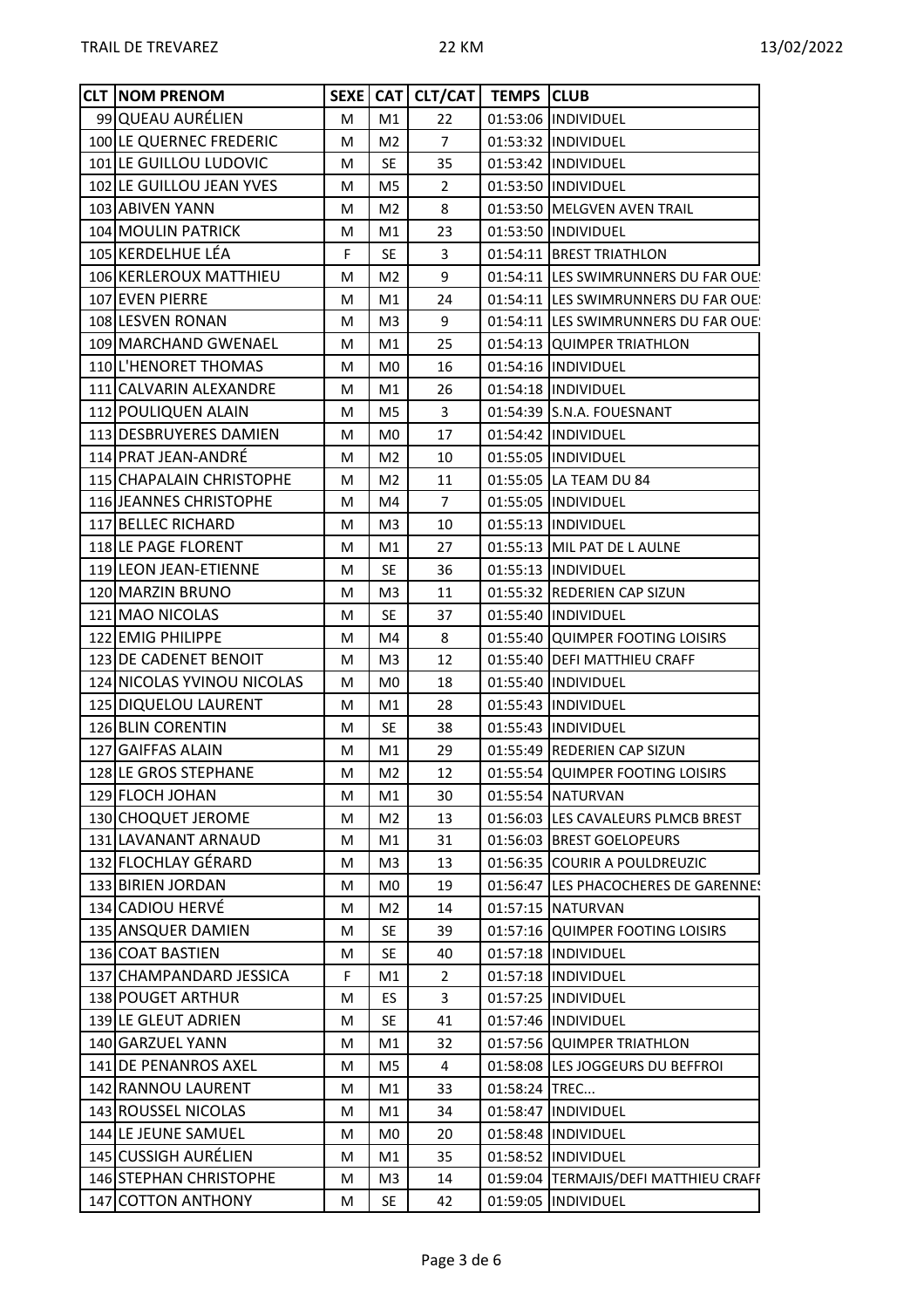| <b>CLT NOM PRENOM</b>      |   |                | SEXE CAT CLT/CAT   TEMPS CLUB |                 |                                       |  |
|----------------------------|---|----------------|-------------------------------|-----------------|---------------------------------------|--|
| 148 BARBEOCH MAEL          | M | ES.            | $\overline{4}$                |                 | 01:59:06 GALOUPERIEN BRIEC            |  |
| 149 BARBEOCH ALAIN         | M | M <sub>6</sub> | $\mathbf{1}$                  |                 | 01:59:06 GALOUPERIEN BRIEC            |  |
| 150 FITAMANT GEORGINA      | F | M <sub>0</sub> | $\overline{2}$                |                 | 01:59:07  INDIVIDUEL                  |  |
| 151 QUINQUIS LAURENT       | М | M1             | 36                            |                 | 01:59:07 SKOL RUN / TTAB              |  |
| 152 FLAO FREDERIC          | M | M4             | 9                             |                 | 01:59:19 MELGVEN AVEN TRAIL           |  |
| 153 FITAMANT ARTHUR        | М | <b>SE</b>      | 43                            |                 | 01:59:21 INDIVIDUEL                   |  |
| 154 TROMEUR FREDERIC       | М | M <sub>2</sub> | 15                            |                 | 01:59:21 INDIVIDUEL                   |  |
| 155 PHILIPPE JOËL          | M | M <sub>5</sub> | 5                             |                 | 01:59:24 QUIMPER FOOTING LOISIRS      |  |
| 156 QUEFFURUS MICHEL       | M | M5             | 6                             |                 | 01:59:26 COURIR A CHATEAULIN          |  |
| 157 MACE VALENTIN          | M | <b>SE</b>      | 44                            |                 | 01:59:27  INDIVIDUEL                  |  |
| 158 GUILCHET JULIEN        | M | M1             | 37                            |                 | 01:59:50 INDIVIDUEL                   |  |
| 159 TARRON SOPHIE          | F | M1             | 3                             |                 | 01:59:50 IINDIVIDUEL                  |  |
| 160 LE TREUST FRANCK       | M | M <sub>2</sub> | 16                            |                 | 02:00:22 COURIR A SIZUN               |  |
| 161 GRIJOL BENJAMIN        | M | M <sub>0</sub> | 21                            |                 | 02:00:31 PLOUIDER SPORT NATURE        |  |
| 162 POCHIC PHILIPPE        | M | M <sub>3</sub> | 15                            |                 | 02:00:39 MELGVEN AVEN TRAIL           |  |
| 163 LE DU BERNARD          | M | M <sub>6</sub> | $\overline{2}$                |                 | 02:00:45 INDIVIDUEL                   |  |
| 164 LEVENEZ FREDERIC       | M | M <sub>2</sub> | 17                            |                 | 02:01:31 MIL PAT DE L AULNE A CHATEAL |  |
| 165 GUIZIOU TRISTAN        | M | M1             | 38                            |                 | 02:01:33 FOOTING LANDERNEEN           |  |
| <b>166 LANDUREN ARTHUR</b> | M | M <sub>0</sub> | 22                            |                 | 02:01:33  INDIVIDUEL                  |  |
| 167 MANCHON IVAN           | M | M <sub>3</sub> | 16                            |                 | 02:01:43 KONKERNE KITE CLUB           |  |
| 168 BOSCHER ERWAN          | M | M <sub>2</sub> | 18                            |                 | 02:01:44 BOTOU KOAT MESLAN            |  |
| 169 MOELO JEROME           | M | M <sub>0</sub> | 23                            |                 | 02:01:46 BOTOU KOAT MESLAN            |  |
| 170 LE MENN MAËL           | M | <b>SE</b>      | 45                            |                 | 02:02:02 GARS DE PLONEVEZ DU FAOU     |  |
| 171 JEZEQUEL LUC           | М | ES.            | 5                             |                 | 02:02:02 INDIVIDUEL                   |  |
| 172 JACOB MICHEL           | M | M <sub>2</sub> | 19                            |                 | 02:02:15  INDIVIDUEL                  |  |
| 173 LE CORRE KÉVIN         | M | <b>SE</b>      | 46                            |                 | 02:02:32 MIL PAT DE L AULNE           |  |
| 174 SIBIRIL GILBERT        | M | M <sub>3</sub> | 17                            |                 | 02:02:45 REDEG 29 PLOURIN LES MORLAIX |  |
| 175 LE NAOUR DOMINIQUE     | M | M5             | $\overline{7}$                |                 | 02:02:47 RELAYEURS DE COATLOCH        |  |
| 176 DONNARD STÉPHANE       | M | M <sub>3</sub> | 18                            |                 | 02:02:49  INDIVIDUEL                  |  |
| 177 LEBEL GREGORY          | M | M0             | 24                            |                 | 02:02:50  INDIVIDUEL                  |  |
| 178 OLLITRAULT RONAN       | М | M2             | 20                            |                 | 02:02:53  INDIVIDUEL                  |  |
| 179 LE LU JONATHAN         | M | M <sub>0</sub> | 25                            |                 | 02:02:53  INDIVIDUEL                  |  |
| 180 JACOB SAMUEL           | M | M2             | 21                            |                 | 02:02:59  INDIVIDUEL                  |  |
| 181 MORVAN WILLIAM         | M | M <sub>0</sub> | 26                            |                 | 02:03:02  INDIVIDUEL                  |  |
| 182 RIVOAL CHRISTIAN       | M | M <sub>6</sub> | 3                             |                 | 02:03:02 GOURLIZON SPORT              |  |
| 183 LE GAC PIERRE-YVES     | M | M <sub>2</sub> | 22                            |                 | 02:03:25 BREST GOELOPEURS / TEAM SEQ  |  |
| 184 COLCANAP GRÉGOIRE      | M | <b>SE</b>      | 47                            |                 | 02:03:25 PLOUYE MU                    |  |
| 185 SALAUN YANN            | M | M <sub>0</sub> | 27                            |                 | 02:03:31  INDIVIDUEL                  |  |
| 186 CLEMOT ROMAIN          | M | M <sub>2</sub> | 23                            |                 | 02:03:38 ACDC COATAUDON               |  |
| 187 MOALIC RONAN           | M | M3             | 19                            |                 | 02:03:45 ACDC COATAUDON               |  |
| 188 LE VELLY FABRICE       | M | M1             | 39                            |                 | 02:03:45 GARS DE PLOUENAN             |  |
| 189 QUEMENEUR VINCENT      | M | M <sub>0</sub> | 28                            | 02:03:58 LA TDM |                                       |  |
| 190 LEONARDON MATHIEU      | M | M <sub>0</sub> | 29                            |                 | 02:04:04  INDIVIDUEL                  |  |
| 191 CARIOU QUENTIN         | M | <b>SE</b>      | 48                            |                 | 02:04:06  INDIVIDUEL                  |  |
| 192 PERENNEC LAURENT       | M | M4             | 10                            |                 | 02:04:07 LES JOGGEURS DU BEFFROI      |  |
| 193 RUNGOAT DAVID          | M | M <sub>0</sub> | 30                            |                 | 02:04:27  INDIVIDUEL                  |  |
| 194 SALIOU PASCAL          | M | M4             | 11                            |                 | 02:04:29 HENNEBONT TRIATHLON          |  |
| 195 DIRSON INES            | F | SE             | 4                             |                 | 02:04:40  INDIVIDUEL                  |  |
| 196 DIRSON ARTHUR          | M | M0             | 31                            |                 | 02:04:40  INDIVIDUEL                  |  |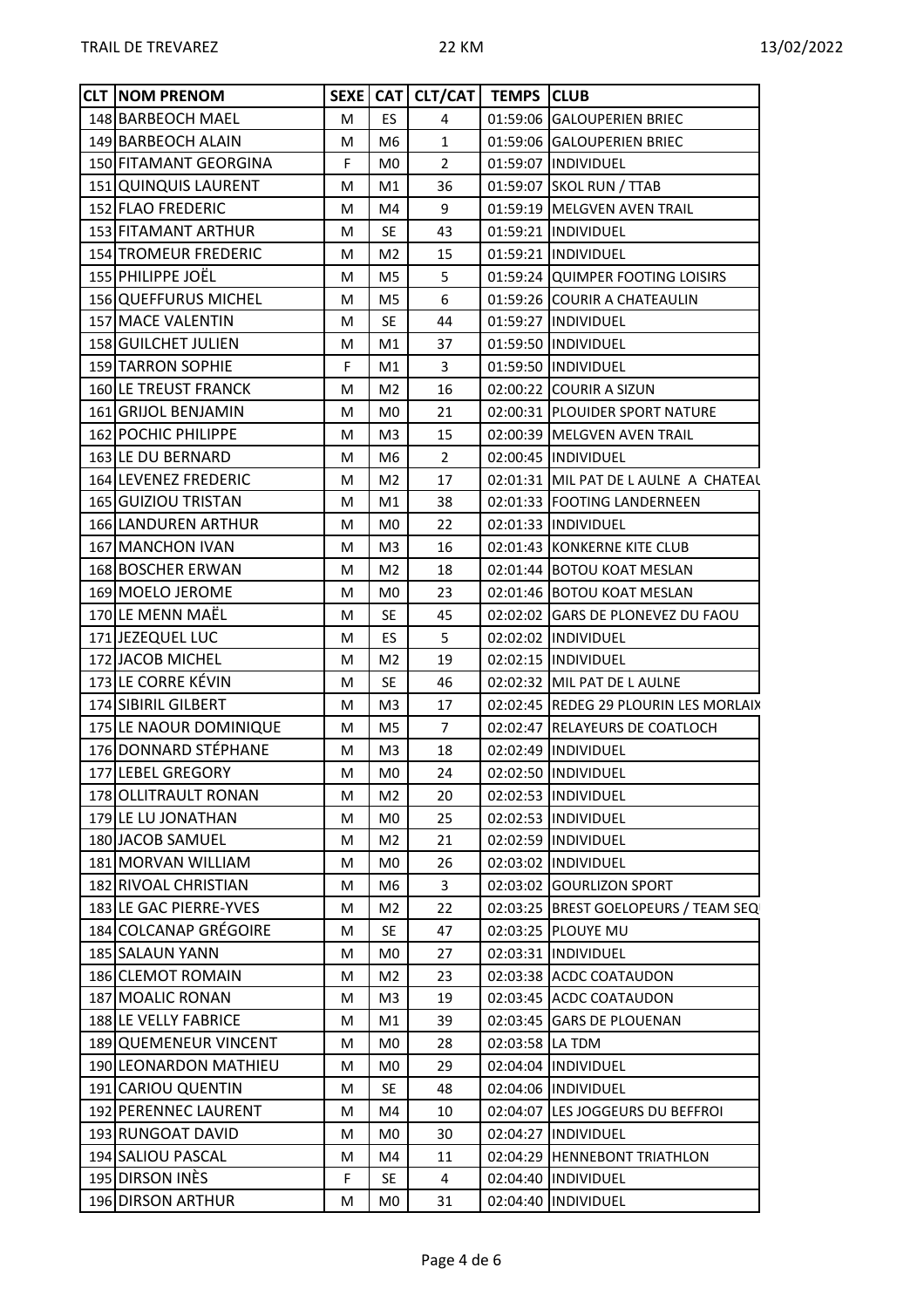| <b>CLT NOM PRENOM</b>   |   |                | SEXE CAT CLT/CAT   TEMPS CLUB |                                      |  |
|-------------------------|---|----------------|-------------------------------|--------------------------------------|--|
| 197 CHARBONNIER NICOLAS | M | M1             | 40                            | 02:05:02 BANNALEC PAYS DE QUIMPERLE. |  |
| 198 LANDURE GÉRARD      | М | M <sub>5</sub> | 8                             | 02:05:10 LA TOUL AN DOUR             |  |
| 199 TARIDEC YANNICK     | M | M1             | 41                            | 02:05:45 MIL PAT DE LAULNE           |  |
| 200 ANDRO ERIC          | М | M4             | 12                            | 02:05:50  INDIVIDUEL                 |  |
| 201 BALEM KEVIN         | M | M <sub>0</sub> | 32                            | 02:05:51 TEAM BEG AN DIAOUL          |  |
| 202 LE BIHAN CAROLINE   | F | M1             | 4                             | 02:05:59 AMICALE CD29                |  |
| 203 TANQUEREL FLAVIEN   | м | M <sub>0</sub> | 33                            | 02:05:59 LES LUTINS DU CRANOU        |  |
| 204 LINTANF THOMAS      | М | <b>SE</b>      | 49                            | 02:06:08 IINDIVIDUEL                 |  |
| 205 LE GRAND REMI       | м | M <sub>3</sub> | 20                            | 02:06:11  HANDBALL CLUB BRIEC        |  |
| 206 MARTIN RENE         | M | M <sub>5</sub> | 9                             | 02:06:14 INDIVIDUEL                  |  |
| 207 LE FUR MORGAN       | М | M <sub>3</sub> | 21                            | 02:06:25 TEAM DU PELEM               |  |
| 208 CLERCQ LUDOVIC      | М | M <sub>2</sub> | 24                            | 02:06:29 FOOTING LANDERNEEN          |  |
| 209 DESCOURT RENAUD     | M | M <sub>2</sub> | 25                            | 02:06:29 INDIVIDUEL                  |  |
| 210 COSQUERIC ANTHONY   | M | M1             | 42                            | 02:06:31 COURIR A CORAY              |  |
| 211 MOALLIC ALAN        | М | M <sub>2</sub> | 26                            | 02:06:41 JOGGEURS DU BEFFROI         |  |
| 212 RIVOAL CHARLINE     | F | <b>SE</b>      | 5                             | 02:06:48 ERGE VRAS COURT             |  |
| 213 CADIOU ENORA        | F | <b>SE</b>      | 6                             | 02:06:53  INDIVIDUEL                 |  |
| 214 COLLONGUES EMILE    | M | M <sub>3</sub> | 22                            | 02:07:00 PLOUIGNEAU OXYGENE          |  |
| 215 COLLIOU MATHIEU     | M | <b>SE</b>      | 50                            | 02:07:03  INDIVIDUEL                 |  |
| 216 GUEGUEN THOMAS      | M | <b>SE</b>      | 51                            | 02:07:07 TEAM FIDU                   |  |
| 217 GAUDRON CÉDRIC      | М | M1             | 43                            | 02:07:16 LEGION ST PIERRE RUNNING    |  |
| 218 BIHANNIC GILLES     | M | M <sub>6</sub> | 4                             | 02:07:43 INDIVIDUEL                  |  |
| 219 DOUGUET PHILIPPE    | М | M <sub>5</sub> | 10                            | 02:08:03 CYCLOS PLEYBEN              |  |
| 220 OGOR GÉRARD         | М | M <sub>5</sub> | 11                            | 02:08:10 COURIR A SIZUN              |  |
| 221 JULIENNE VINCENT    | M | M <sub>2</sub> | 27                            | 02:08:10 RUNNING PLOGO               |  |
| 222 COTONNEC CHRISTOPHE | М | M <sub>2</sub> | 28                            | 02:08:10 INDIVIDUEL                  |  |
| 223 LE GROS MAXIME      | M | ES             | 6                             | 02:08:19 QUIMPER FOOTING LOISIRS     |  |
| 224 METAYER QUENTIN     | М | <b>SE</b>      | 52                            | 02:08:19 ROSTRENEN/TEAM SPORT 2000 F |  |
| 225 GOURMELON VINCENT   | M | M1             | 44                            | 02:08:21  IROISE VT TRAIL NATURE     |  |
| 226 ROPART PATRICE      | M | M <sub>2</sub> | 29                            | 02:08:32  INDIVIDUEL                 |  |
| 227 LE BRUN BERNARD     | M | M5             | 12                            | 02:09:01 QUIMPER FOOTING LOISIRS     |  |
| 228 LETAILLANDIER LAURE | F | M <sub>2</sub> | $\overline{2}$                | 02:09:16 LA ROCHE SPORTS NATURE      |  |
| 229 COIC CLAUDE         | М | M <sub>3</sub> | 23                            | 02:09:16 LA ROCHE SPORTS NATURE      |  |
| 230 FITAMANT CORALIE    | F | <b>SE</b>      | 7                             | 02:09:56  INDIVIDUEL                 |  |
| 231 COTTEN HERVE        | M | M1             | 45                            | 02:10:16  INDIVIDUEL                 |  |
| 232 QUEREC JEAN-PIERRE  | М | M6             | 5                             | 02:10:49 PAN TERS                    |  |
| 233 RETY ERWANN         | М | M1             | 46                            | 02:11:04  INDIVIDUEL                 |  |
| 234 LE GALL SÉBASTIEN   | M | M <sub>2</sub> | 30                            | 02:11:04 BOTOU KOAT MESLAN           |  |
| 235 NERZIC DOMINIQUE    | М | M <sub>3</sub> | 24                            | 02:11:20 ERGE VRAS COURT             |  |
| 236 LESSARD HERVÉ       | M | M4             | 13                            | 02:12:05  INDIVIDUEL                 |  |
| 237 FERNANDES FREDERIC  | М | M <sub>2</sub> | 31                            | 02:12:11  INDIVIDUEL                 |  |
| 238 CORNETTE BRUNO      | M | M <sub>3</sub> | 25                            | 02:12:26 TEAM TRAIL ABER BENOIT      |  |
| 239 JOUAN VINCENT       | М | <b>SE</b>      | 53                            | 02:12:54 INDIVIDUEL                  |  |
| 240 PONT YOHANN         | M | M1             | 47                            | 02:13:36  INDIVIDUEL                 |  |
| 241 GERONAZZO NICOLAS   | М | M <sub>0</sub> | 34                            | 02:14:00  INDIVIDUEL                 |  |
| 242 MELIN PIERRE        | M | <b>SE</b>      | 54                            | 02:14:07  INDIVIDUEL                 |  |
| 243 RAZER CHRISTOPHE    | M | M <sub>2</sub> | 32                            | 02:14:12 COURIR A CORAY TEAM R       |  |
| 244 KAREB ERIC          | М | M <sub>2</sub> | 33                            | 02:14:12 COURIR A CORAY              |  |
| 245 LEDUC LENAIG        | F | M3             | $\mathbf{1}$                  | 02:14:15  INDIVIDUEL                 |  |
|                         |   |                |                               |                                      |  |